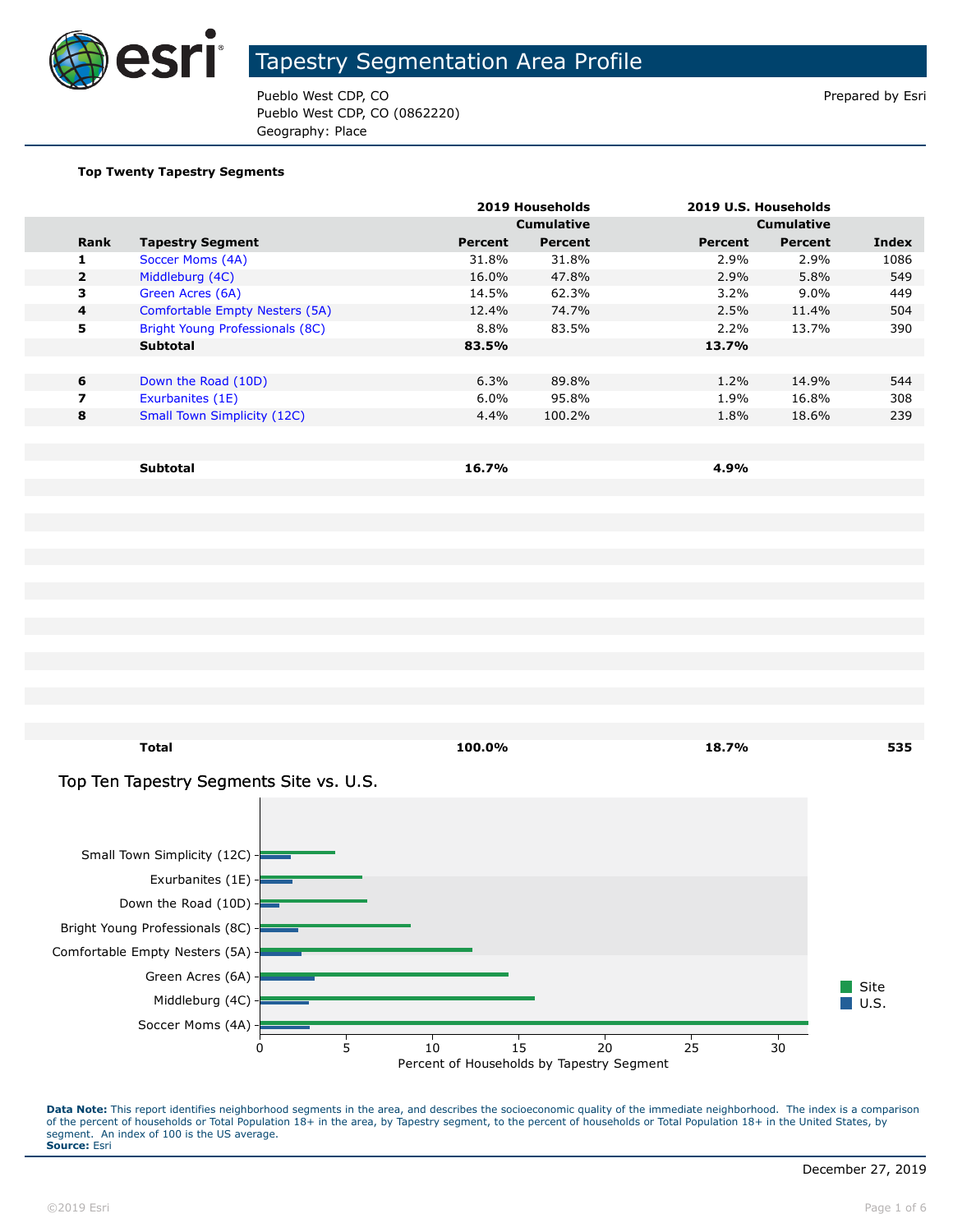

Pueblo West CDP, CO **Prepared by Estimate Act CDP**, CO **Prepared by Estimate Act CDP**, CO Pueblo West CDP, CO (0862220) Geography: Place

#### 2019 Tapestry Indexes by Households



Data Note: This report identifies neighborhood segments in the area, and describes the socioeconomic quality of the immediate neighborhood. The index is a comparison of the percent of households or Total Population 18+ in the area, by Tapestry segment, to the percent of households or Total Population 18+ in the United States, by segment. An index of 100 is the US average. **Source:** Esri

1A 1C 1E 2B 2D 3B 4A 4C 5B 5D 6A 6C 6E 7A 7C 7E 8A 8C 8E 8G 9B 9D 9F 10B 10D 11A 11C 11E 12B 12D 13B 13D 14A 14C

Tapestry Segments

Tapestry Segments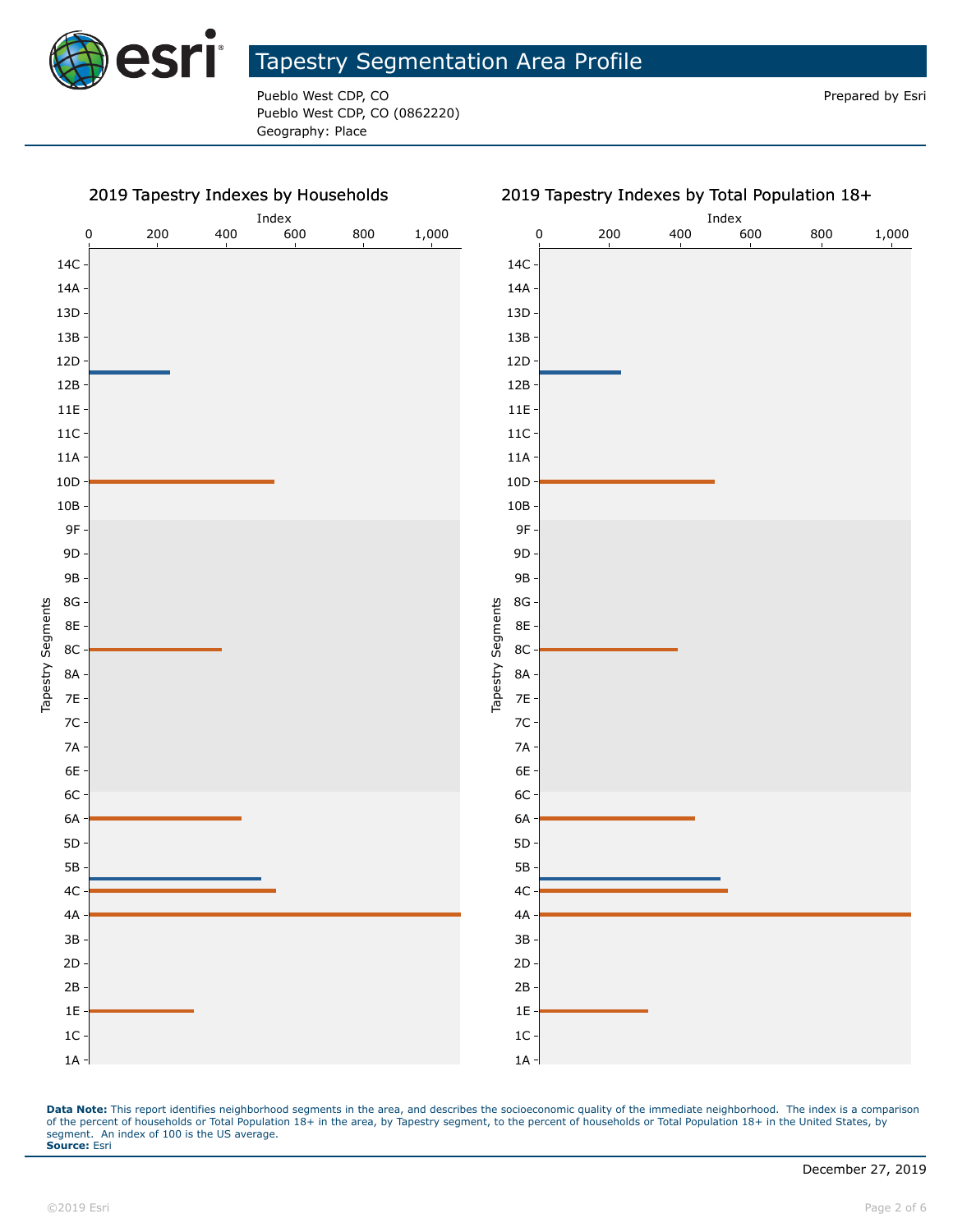

Pueblo West CDP, CO **Prepared by Estimate Prepared by Estimate Prepared by Estimate Prepared by Estimate Prepared by Estimate Prepared by Estimate Prepared by Estimate Prepared by Estimate Prepared by Estimate Prepared by** Pueblo West CDP, CO (0862220) Geography: Place

| <b>Tapestry LifeMode Groups</b>        |               | 2019 Households | <b>2019 Adult Population</b> |               |         |              |
|----------------------------------------|---------------|-----------------|------------------------------|---------------|---------|--------------|
|                                        | <b>Number</b> | <b>Percent</b>  | <b>Index</b>                 | <b>Number</b> | Percent | <b>Index</b> |
| Total:                                 | 11,584        | 100.0%          |                              | 24,491        | 100.0%  |              |
|                                        |               |                 |                              |               |         |              |
| 1. Affluent Estates                    | 694           | 6.0%            | 60                           | 1,487         | 6.1%    | 57           |
| Top Tier (1A)                          | 0             | 0.0%            | 0                            | 0             | 0.0%    | 0            |
| Professional Pride (1B)                | 0             | 0.0%            | $\pmb{0}$                    | 0             | 0.0%    | 0            |
| Boomburbs (1C)                         | 0             | 0.0%            | 0                            | 0             | $0.0\%$ | 0            |
| Savvy Suburbanites (1D)                | 0             | 0.0%            | $\pmb{0}$                    | 0             | 0.0%    | $\mathbf 0$  |
| Exurbanites (1E)                       | 694           | 6.0%            | 308                          | 1,487         | 6.1%    | 312          |
|                                        |               |                 |                              |               |         |              |
| 2. Upscale Avenues                     | 0             | 0.0%            | 0                            | 0             | 0.0%    | 0            |
| Urban Chic (2A)                        | 0             | 0.0%            | 0                            | 0             | 0.0%    | $\mathbf 0$  |
| Pleasantville (2B)                     | 0             | 0.0%            | 0                            | 0             | 0.0%    | 0            |
| Pacific Heights (2C)                   | 0             | 0.0%            | $\mathbf 0$                  | 0             | 0.0%    | $\mathbf 0$  |
| <b>Enterprising Professionals (2D)</b> | 0             | 0.0%            | 0                            | 0             | 0.0%    | 0            |
|                                        |               |                 |                              |               |         |              |
| 3. Uptown Individuals                  | 0             | 0.0%            | 0                            | 0             | 0.0%    | 0            |
| Laptops and Lattes (3A)                | 0             | 0.0%            | 0                            | 0             | 0.0%    | 0            |
| Metro Renters (3B)                     | 0             | 0.0%            | 0                            | 0             | 0.0%    | 0            |
| Trendsetters (3C)                      | 0             | 0.0%            | $\pmb{0}$                    | 0             | 0.0%    | $\mathbf 0$  |
|                                        |               |                 |                              |               |         |              |
| 4. Family Landscapes                   | 5,532         | 47.8%           | 633                          | 11,913        | 48.6%   | 618          |
| Soccer Moms (4A)                       | 3,683         | 31.8%           | 1,086                        | 8,100         | 33.1%   | 1,057        |
| Home Improvement (4B)                  | 0             | 0.0%            | $\pmb{0}$                    | 0             | 0.0%    | $\mathbf 0$  |
| Middleburg (4C)                        | 1,849         | 16.0%           | 549                          | 3,813         | 15.6%   | 537          |
|                                        |               |                 |                              |               |         |              |
| 5. GenXurban                           | 1,431         | 12.4%           | 109                          | 3,104         | 12.7%   | 117          |
| Comfortable Empty Nesters (5A)         | 1,431         | 12.4%           | 504                          | 3,104         | 12.7%   | 517          |
| In Style (5B)                          | 0             | 0.0%            | 0                            | 0             | 0.0%    | 0            |
| Parks and Rec (5C)                     | 0             | 0.0%            | $\pmb{0}$                    | 0             | 0.0%    | $\mathbf 0$  |
| <b>Rustbelt Traditions (5D)</b>        | 0             | 0.0%            | 0                            | 0             | 0.0%    | 0            |
| Midlife Constants (5E)                 | 0             | 0.0%            | $\mathbf 0$                  | 0             | 0.0%    | $\mathbf 0$  |
|                                        |               |                 |                              |               |         |              |
| <b>6. Cozy Country Living</b>          | 1,674         | 14.5%           | 120                          | 3,636         | 14.8%   | 125          |
| Green Acres (6A)                       | 1,674         | 14.5%           | 449                          | 3,636         | 14.8%   | 445          |
| Salt of the Earth (6B)                 | 0             | 0.0%            | 0                            | 0             | 0.0%    | 0            |
| The Great Outdoors (6C)                | 0             | 0.0%            | 0                            | 0             | 0.0%    | 0            |
| Prairie Living (6D)                    | 0             | 0.0%            | $\mathbf 0$                  | 0             | 0.0%    | 0            |
| <b>Rural Resort Dwellers (6E)</b>      | 0             | 0.0%            | $\Omega$                     | $\Omega$      | 0.0%    | $\Omega$     |
| <b>Heartland Communities (6F)</b>      | 0             | 0.0%            | $\pmb{0}$                    | 0             | 0.0%    | 0            |
|                                        |               |                 |                              |               |         |              |
| 7. Ethnic Enclaves                     | 0             | 0.0%            | 0                            | 0             | 0.0%    | 0            |
| Up and Coming Families (7A)            | 0             | 0.0%            | 0                            | 0             | $0.0\%$ | 0            |
| Urban Villages (7B)                    | 0             | 0.0%            | 0                            | 0             | 0.0%    | $\mathbf 0$  |
| American Dreamers (7C)                 | 0             | 0.0%            | 0                            | 0             | 0.0%    | 0            |
| Barrios Urbanos (7D)                   | 0             | 0.0%            | $\pmb{0}$                    | 0             | 0.0%    | $\mathbf 0$  |
| Valley Growers (7E)                    | 0             | 0.0%            | $\pmb{0}$                    | 0             | 0.0%    | 0            |
| Southwestern Families (7F)             | 0             | 0.0%            | $\pmb{0}$                    | 0             | 0.0%    | 0            |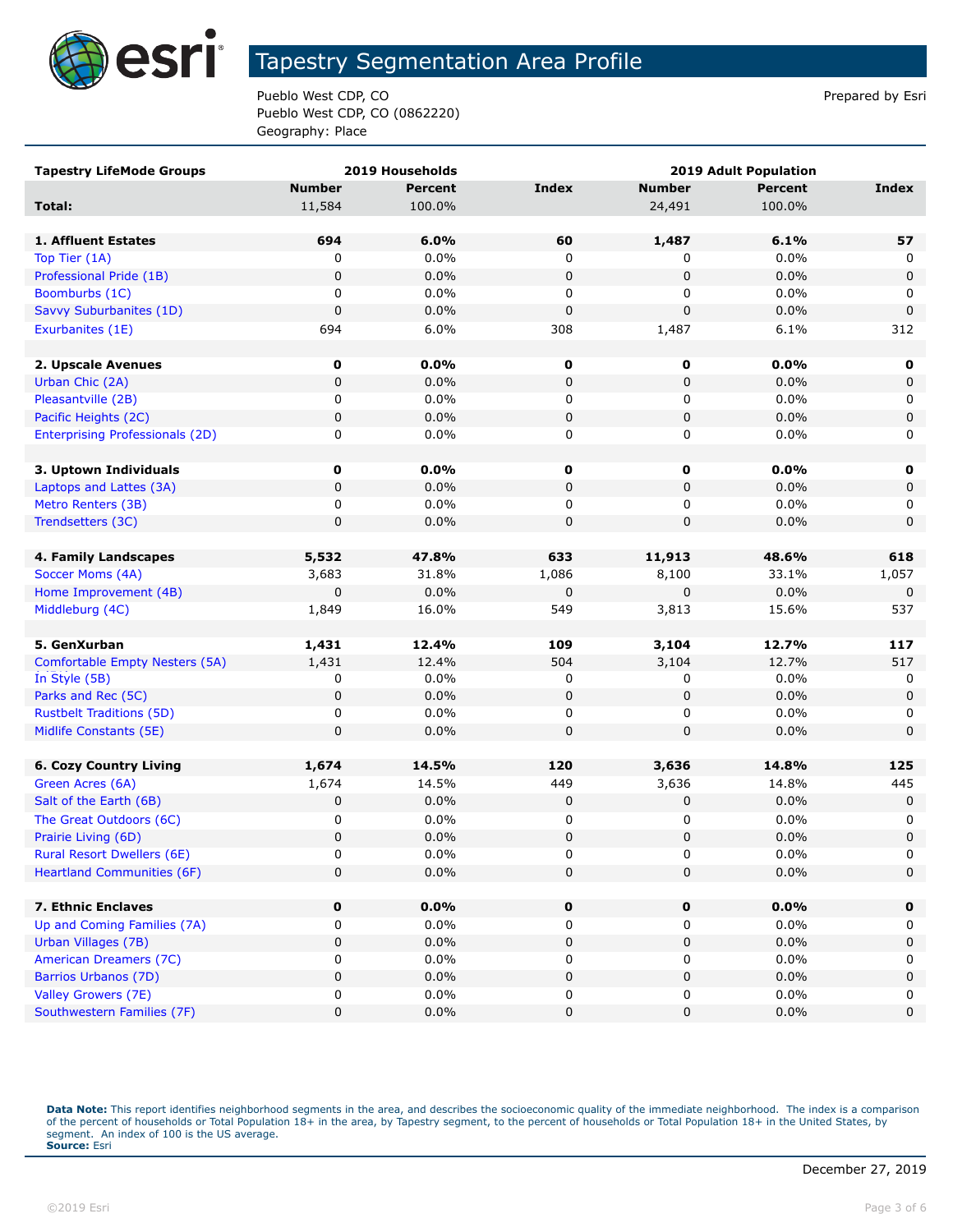

Pueblo West CDP, CO **Prepared by Estimate Prepared by Estimate Prepared by Estimate Prepared by Estimate Prepared by Estimate Prepared by Estimate Prepared by Estimate Prepared by Estimate Prepared by Estimate Prepared by** Pueblo West CDP, CO (0862220) Geography: Place

| <b>Tapestry LifeMode Groups</b>        |               | 2019 Households | <b>2019 Adult Population</b> |               |                |              |
|----------------------------------------|---------------|-----------------|------------------------------|---------------|----------------|--------------|
|                                        | <b>Number</b> | <b>Percent</b>  | Index                        | <b>Number</b> | <b>Percent</b> | <b>Index</b> |
| Total:                                 | 11,584        | 100.0%          |                              | 24,491        | 100.0%         |              |
|                                        |               |                 |                              |               |                |              |
| 8. Middle Ground                       | 1,016         | 8.8%            | 81                           | 1,969         | 8.0%           | 80           |
| City Lights (8A)                       | 0             | 0.0%            | $\mathbf 0$                  | 0             | 0.0%           | 0            |
| Emerald City (8B)                      | 0             | 0.0%            | $\mathbf 0$                  | $\mathbf 0$   | 0.0%           | $\mathbf 0$  |
| Bright Young Professionals (8C)        | 1,016         | 8.8%            | 390                          | 1,969         | 8.0%           | 397          |
| Downtown Melting Pot (8D)              | 0             | 0.0%            | 0                            | 0             | 0.0%           | $\mathbf 0$  |
| Front Porches (8E)                     | 0             | 0.0%            | 0                            | 0             | 0.0%           | 0            |
| Old and Newcomers (8F)                 | 0             | 0.0%            | $\mathbf 0$                  | 0             | 0.0%           | $\mathbf 0$  |
| Hardscrabble Road (8G)                 | 0             | 0.0%            | 0                            | 0             | 0.0%           | 0            |
|                                        |               |                 |                              |               |                |              |
| 9. Senior Styles                       | 0             | $0.0\%$         | 0                            | 0             | 0.0%           | $\mathbf 0$  |
| Silver & Gold (9A)                     | 0             | 0.0%            | $\mathbf 0$                  | 0             | 0.0%           | $\mathbf 0$  |
| Golden Years (9B)                      | 0             | 0.0%            | 0                            | 0             | 0.0%           | 0            |
| The Elders (9C)                        | 0             | 0.0%            | $\mathbf 0$                  | 0             | 0.0%           | $\mathbf 0$  |
| Senior Escapes (9D)                    | 0             | 0.0%            | 0                            | 0             | $0.0\%$        | 0            |
| <b>Retirement Communities (9E)</b>     | 0             | 0.0%            | $\mathbf 0$                  | 0             | 0.0%           | $\mathbf 0$  |
| Social Security Set (9F)               | 0             | $0.0\%$         | 0                            | 0             | 0.0%           | 0            |
|                                        |               |                 |                              |               |                |              |
| <b>10. Rustic Outposts</b>             | 726           | 6.3%            | 76                           | 1,425         | 5.8%           | 70           |
| Southern Satellites (10A)              | 0             | 0.0%            | 0                            | 0             | 0.0%           | $\mathbf 0$  |
| Rooted Rural (10B)                     | 0             | 0.0%            | 0                            | 0             | 0.0%           | 0            |
| Diners & Miners (10C)                  | 0             | 0.0%            | 0                            | $\Omega$      | 0.0%           | $\mathbf{0}$ |
| Down the Road (10D)                    | 726           | 6.3%            | 544                          | 1,425         | 5.8%           | 500          |
| Rural Bypasses (10E)                   | 0             | 0.0%            | 0                            | $\mathbf 0$   | 0.0%           | $\mathbf{0}$ |
| 11. Midtown Singles                    | $\mathbf 0$   | 0.0%            | 0                            | $\mathbf 0$   | 0.0%           | 0            |
| City Strivers (11A)                    | 0             | $0.0\%$         | 0                            | 0             | 0.0%           | 0            |
| Young and Restless (11B)               | $\mathbf 0$   | 0.0%            | $\mathbf 0$                  | 0             | 0.0%           | $\mathbf 0$  |
| Metro Fusion (11C)                     | 0             | 0.0%            | 0                            | 0             | 0.0%           | 0            |
| Set to Impress (11D)                   | 0             | 0.0%            | 0                            | 0             | 0.0%           | $\mathbf 0$  |
| City Commons (11E)                     | 0             | 0.0%            | 0                            | 0             | 0.0%           | 0            |
|                                        |               |                 |                              |               |                |              |
| 12. Hometown                           | 511           | 4.4%            | 72                           | 957           | 3.9%           | 68           |
| Family Foundations (12A)               | 0             | 0.0%            | $\mathbf 0$                  | $\mathbf 0$   | 0.0%           | $\mathbf 0$  |
| Traditional Living (12B)               | 0             | 0.0%            | 0                            | 0             | 0.0%           | 0            |
| <b>Small Town Simplicity (12C)</b>     | 511           | 4.4%            | 239                          | 957           | 3.9%           | 235          |
| Modest Income Homes (12D)              | 0             | 0.0%            | 0                            | 0             | 0.0%           | 0            |
|                                        |               |                 |                              |               |                |              |
| 13. Next Wave                          | 0             | $0.0\%$         | $\pmb{0}$                    | 0             | $0.0\%$        | 0            |
| <b>International Marketplace (13A)</b> | 0             | 0.0%            | $\mathbf 0$                  | 0             | 0.0%           | 0            |
| Las Casas (13B)                        | 0             | $0.0\%$         | 0                            | 0             | 0.0%           | 0            |
| <b>NeWest Residents (13C)</b>          | 0             | 0.0%            | 0                            | 0             | 0.0%           | 0            |
| Fresh Ambitions (13D)                  | 0             | 0.0%            | 0                            | 0             | 0.0%           | 0            |
| High Rise Renters (13E)                | 0             | 0.0%            | 0                            | 0             | 0.0%           | $\mathbf 0$  |
|                                        |               |                 |                              |               |                |              |
| 14. Scholars and Patriots              | 0             | 0.0%            | $\mathbf 0$                  | 0             | 0.0%           | $\mathbf 0$  |
| Military Proximity (14A)               | 0             | $0.0\%$         | 0                            | 0             | $0.0\%$        | 0            |
| College Towns (14B)                    | 0             | 0.0%            | $\pmb{0}$                    | 0             | 0.0%           | $\mathbf 0$  |
| Dorms to Diplomas (14C)                | 0             | 0.0%            | 0                            | 0             | 0.0%           | 0            |
|                                        |               |                 |                              |               |                |              |
| Unclassified (15)                      | 0             | $0.0\%$         | $\mathsf{O}\xspace$          | 0             | $0.0\%$        | 0            |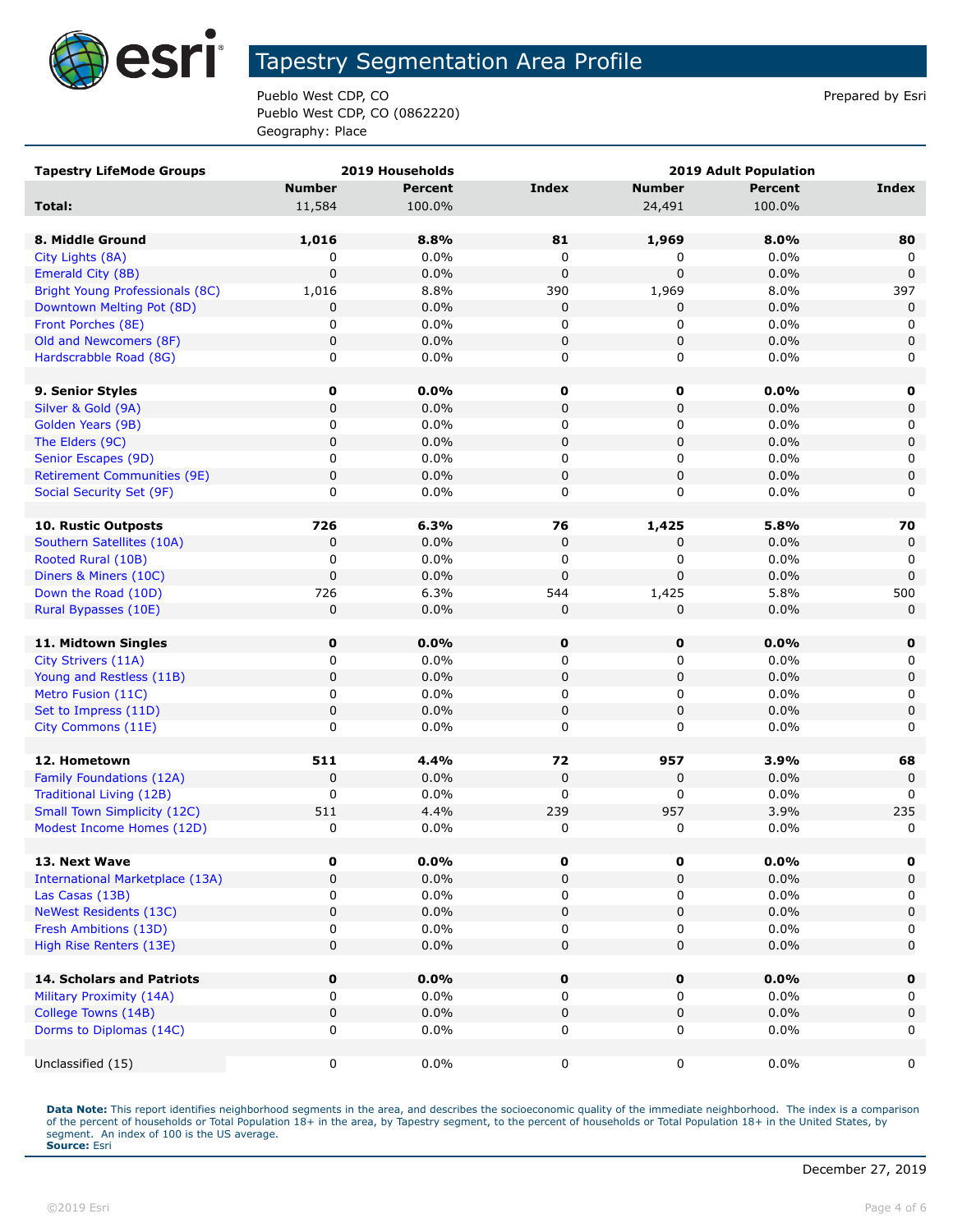

Pueblo West CDP, CO **Prepared by Estimate Prepared by Estimate Prepared by Estimate Prepared by Estimate Prepared by Estimate Prepared by Estimate Prepared by Estimate Prepared by Estimate Prepared by Estimate Prepared by** Pueblo West CDP, CO (0862220) Geography: Place

| <b>Tapestry Urbanization Groups</b>    |               | 2019 Households |                |               | <b>2019 Adult Population</b> |             |
|----------------------------------------|---------------|-----------------|----------------|---------------|------------------------------|-------------|
|                                        | <b>Number</b> | <b>Percent</b>  | <b>Index</b>   | <b>Number</b> | <b>Percent</b>               | Index       |
| Total:                                 | 11,584        | 100.0%          |                | 24,491        | 100.0%                       |             |
|                                        |               |                 |                |               |                              |             |
| 1. Principal Urban Center              | $\mathbf 0$   | 0.0%            | $\mathbf 0$    | $\mathbf 0$   | 0.0%                         | $\mathbf 0$ |
| Laptops and Lattes (3A)                | 0             | 0.0%            | 0              | 0             | 0.0%                         | 0           |
| Metro Renters (3B)                     | $\mathsf 0$   | 0.0%            | 0              | 0             | 0.0%                         | 0           |
| Trendsetters (3C)                      | 0             | 0.0%            | 0              | 0             | 0.0%                         | 0           |
| Downtown Melting Pot (8D)              | 0             | 0.0%            | 0              | 0             | 0.0%                         | $\mathbf 0$ |
| City Strivers (11A)                    | $\pmb{0}$     | 0.0%            | 0              | 0             | 0.0%                         | 0           |
| NeWest Residents (13C)                 | $\pmb{0}$     | 0.0%            | 0              | 0             | 0.0%                         | 0           |
| Fresh Ambitions (13D)                  | 0             | $0.0\%$         | 0              | 0             | 0.0%                         | 0           |
| High Rise Renters (13E)                | $\mathsf 0$   | 0.0%            | 0              | 0             | 0.0%                         | $\mathbf 0$ |
|                                        |               |                 |                |               |                              |             |
| 2. Urban Periphery                     | 1,016         | 8.8%            | 53             | 1,969         | 8.0%                         | 45          |
| Pacific Heights (2C)                   | 0             | 0.0%            | 0              | 0             | 0.0%                         | 0           |
| <b>Rustbelt Traditions (5D)</b>        | $\pmb{0}$     | 0.0%            | 0              | 0             | 0.0%                         | $\mathbf 0$ |
| Urban Villages (7B)                    | 0             | 0.0%            | 0              | 0             | 0.0%                         | 0           |
| American Dreamers (7C)                 | $\mathbf 0$   | 0.0%            | $\overline{0}$ | 0             | 0.0%                         | $\mathbf 0$ |
| Barrios Urbanos (7D)                   | 0             | $0.0\%$         | 0              | 0             | 0.0%                         | 0           |
| Southwestern Families (7F)             | 0             | 0.0%            | 0              | $\mathbf 0$   | 0.0%                         | $\mathbf 0$ |
| City Lights (8A)                       | 0             | $0.0\%$         | 0              | 0             | 0.0%                         | 0           |
| Bright Young Professionals (8C)        | 1,016         | 8.8%            | 390            | 1,969         | 8.0%                         | 397         |
| Metro Fusion (11C)                     | 0             | 0.0%            | 0              | 0             | 0.0%                         | 0           |
| Family Foundations (12A)               | 0             | 0.0%            | 0              | 0             | 0.0%                         | $\mathbf 0$ |
| Modest Income Homes (12D)              | 0             | 0.0%            | 0              | 0             | 0.0%                         | 0           |
| <b>International Marketplace (13A)</b> | $\mathbf 0$   | 0.0%            | $\mathsf 0$    | $\mathsf 0$   | 0.0%                         | $\pmb{0}$   |
| Las Casas (13B)                        | 0             | 0.0%            | 0              | 0             | 0.0%                         | 0           |
|                                        |               |                 |                |               |                              |             |
| 3. Metro Cities                        | $\pmb{0}$     | 0.0%            | $\mathbf 0$    | 0             | 0.0%                         | 0           |
| In Style (5B)                          | $\mathbf 0$   | 0.0%            | 0              | 0             | 0.0%                         | $\mathbf 0$ |
| Emerald City (8B)                      | 0             | 0.0%            | 0              | 0             | 0.0%                         | 0           |
| Front Porches (8E)                     | $\pmb{0}$     | 0.0%            | 0              | $\mathbf 0$   | 0.0%                         | $\mathbf 0$ |
| Old and Newcomers (8F)                 | 0             | 0.0%            | 0              | 0             | 0.0%                         | $\mathbf 0$ |
| Hardscrabble Road (8G)                 | $\pmb{0}$     | 0.0%            | $\mathsf 0$    | 0             | 0.0%                         | $\mathsf 0$ |
| <b>Retirement Communities (9E)</b>     | 0             | $0.0\%$         | 0              | 0             | 0.0%                         | 0           |
| Social Security Set (9F)               | $\pmb{0}$     | 0.0%            | $\mathsf 0$    | 0             | 0.0%                         | 0           |
| Young and Restless (11B)               | 0             | 0.0%            | 0              | 0             | 0.0%                         | 0           |
| Set to Impress (11D)                   | 0             | 0.0%            | 0              | 0             | 0.0%                         | $\mathbf 0$ |
| City Commons (11E)                     | 0             | $0.0\%$         | 0              | 0             | 0.0%                         | 0           |
| Traditional Living (12B)               | $\pmb{0}$     | 0.0%            | 0              | 0             | 0.0%                         | $\pmb{0}$   |
| College Towns (14B)                    | 0             | 0.0%            | 0              | 0             | 0.0%                         | 0           |
| Dorms to Diplomas (14C)                | 0             | 0.0%            | 0              | 0             | 0.0%                         | 0           |